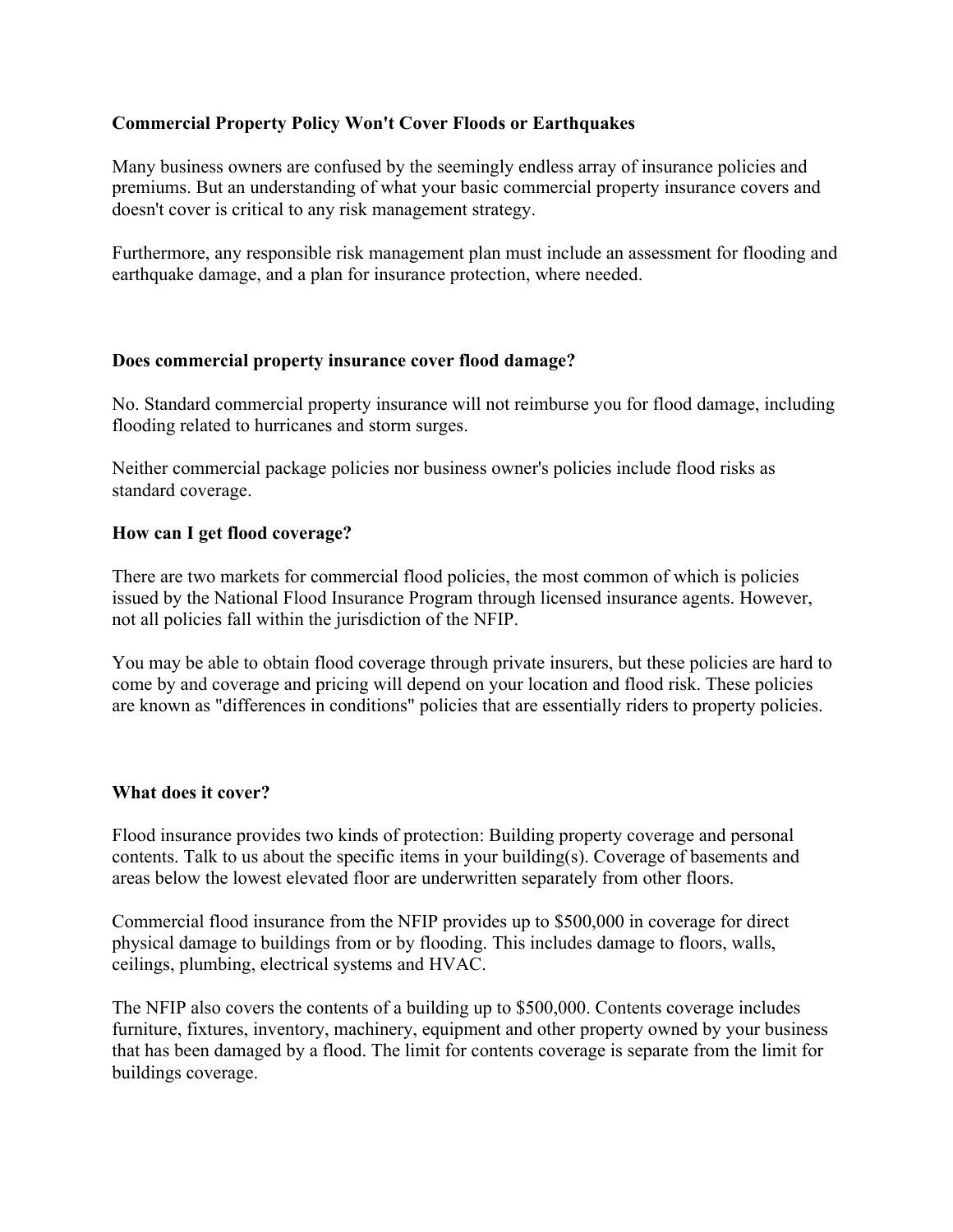## **Does commercial property insurance cover earthquakes?**

Again, typically not. This is not a standard coverage under commercial property insurance and the business would need to purchase a separate commercial earthquake policy.

While earthquakes have occurred in every state in the union since 1900, according to the Insurance Information Institute, some states have more exposure to earthquake hazards than others.

The U.S. Geological Survey has identified areas with particularly high earthquake hazards in California, Oregon and Washington, and has even identified hotspots in Nevada, Utah and Wyoming.

## **How can I get earthquake insurance?**

Commercial earthquake policies are available in the private market and are also sold as differences in conditions policies that are riders to your commercial property insurance.

We can find you coverage if you're in the market.

## **What does earthquake insurance cover?**

Earthquake insurance usually protects you against damage to your building and damage to business equipment and inventory. In some cases, there is a business interruption insurance component.

Deductibles range from 2% to 20% of the value of your building, so there's no substitute for having some liquid capital available, or a ready and reliable line of credit before an earthquake strikes.

Be prepared to undergo a building/facilities inspection. Before you qualify for coverage, your underwriter may ask you to make specific property upgrades, such as bolting your building to its foundation, bracing your chimneys and walls, or other items. They may also have you strap water heaters to the walls or frames.

Again, you'll need to obtain earthquake insurance separately from your commercial property insurance policy. Call us for specifics and to get the application process started.